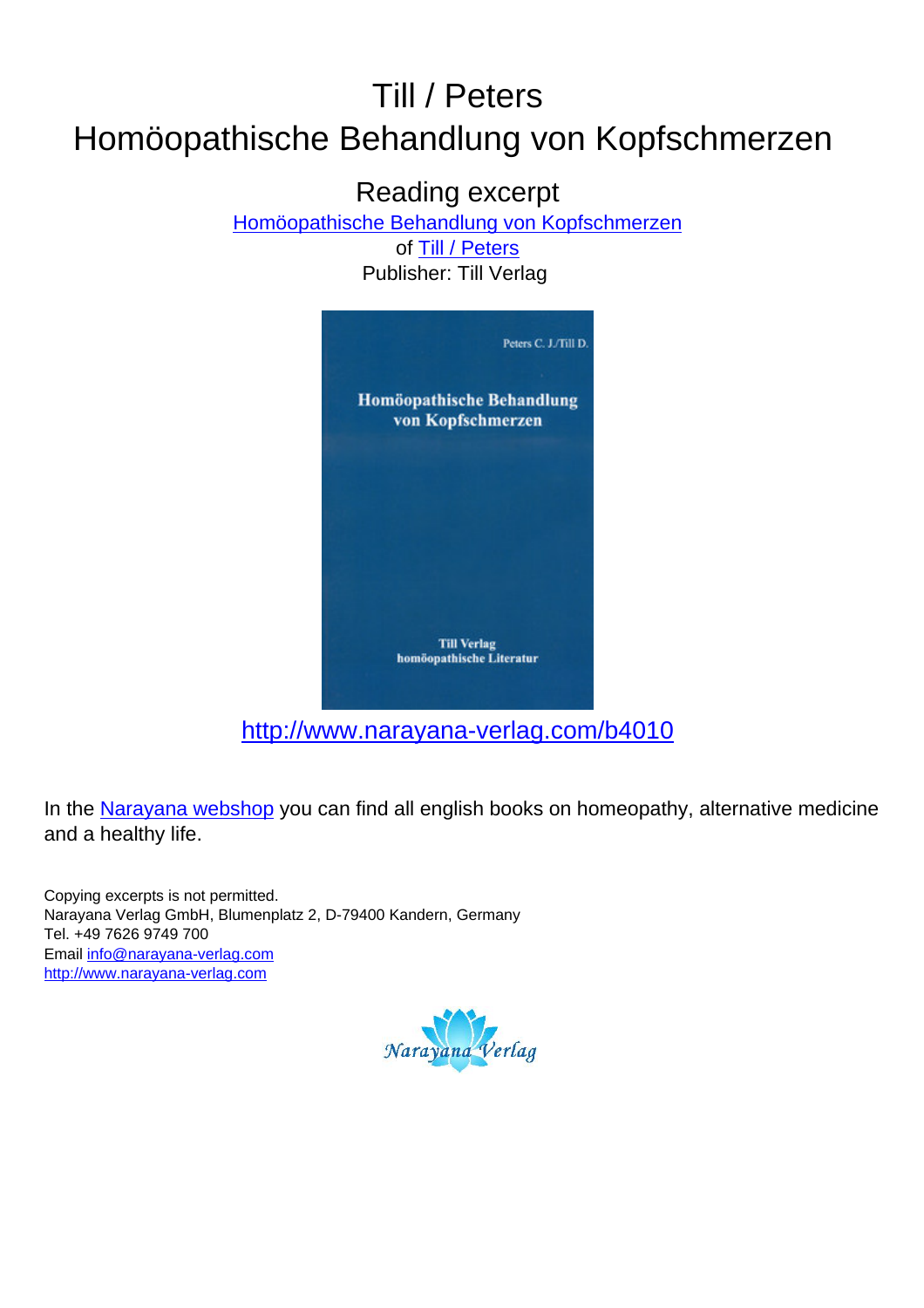## **INHALTSVERZEICHNIS**

| 1.               |  |  |  |
|------------------|--|--|--|
| $\overline{2}$   |  |  |  |
| $\overline{3}$ . |  |  |  |
| 4                |  |  |  |
| 5.               |  |  |  |
| 6.               |  |  |  |
| 7.               |  |  |  |
| 8.               |  |  |  |
| 9.               |  |  |  |
|                  |  |  |  |
|                  |  |  |  |
|                  |  |  |  |
|                  |  |  |  |
|                  |  |  |  |
|                  |  |  |  |
|                  |  |  |  |
|                  |  |  |  |
|                  |  |  |  |
|                  |  |  |  |
|                  |  |  |  |
|                  |  |  |  |
|                  |  |  |  |
|                  |  |  |  |
|                  |  |  |  |
|                  |  |  |  |
|                  |  |  |  |
|                  |  |  |  |
|                  |  |  |  |
|                  |  |  |  |
|                  |  |  |  |
|                  |  |  |  |
|                  |  |  |  |
|                  |  |  |  |
|                  |  |  |  |
|                  |  |  |  |
|                  |  |  |  |
|                  |  |  |  |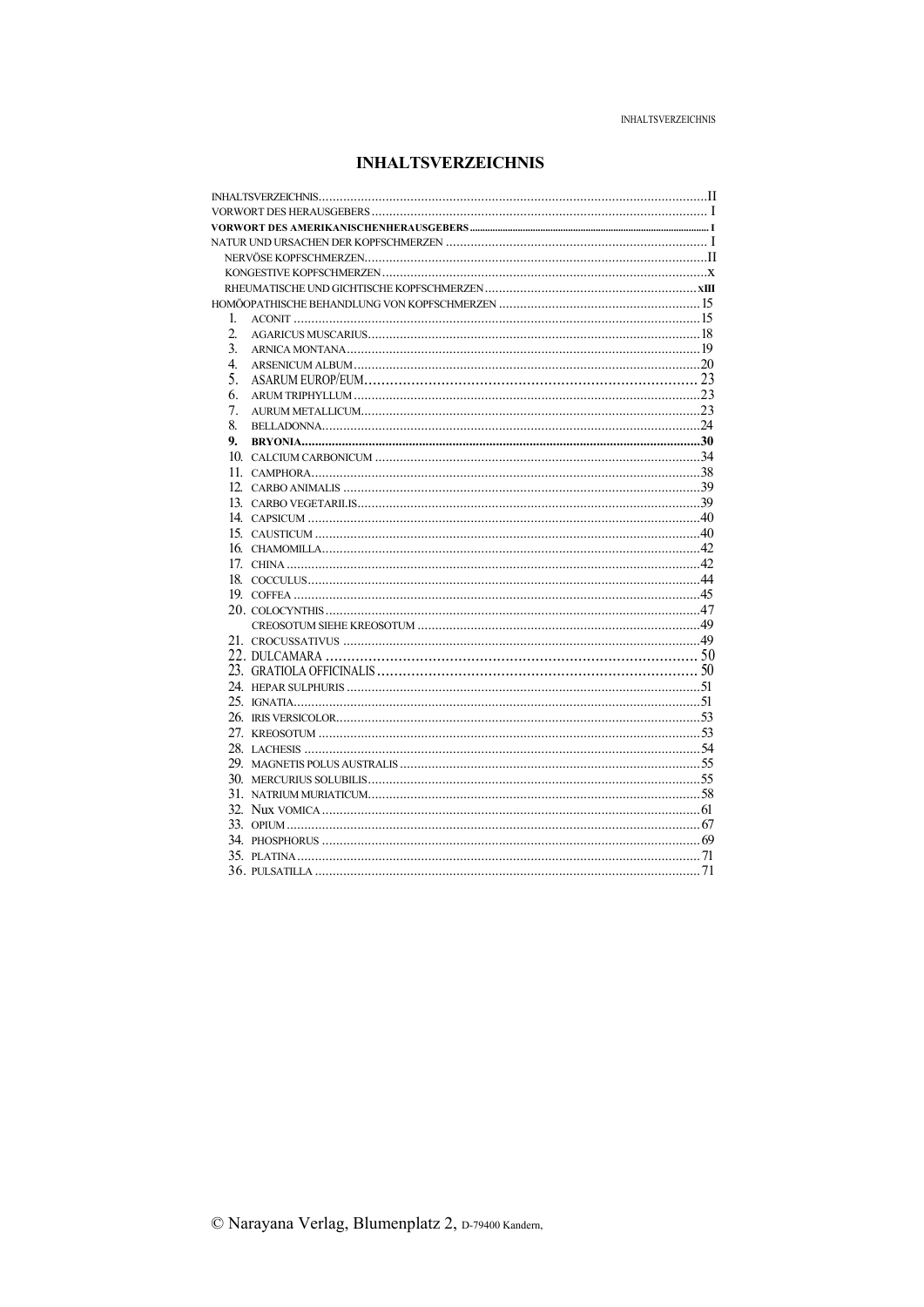## **INHALTSVERZEICHNIS**

| PHOSPHORUS (16) |  |
|-----------------|--|
|                 |  |
|                 |  |
|                 |  |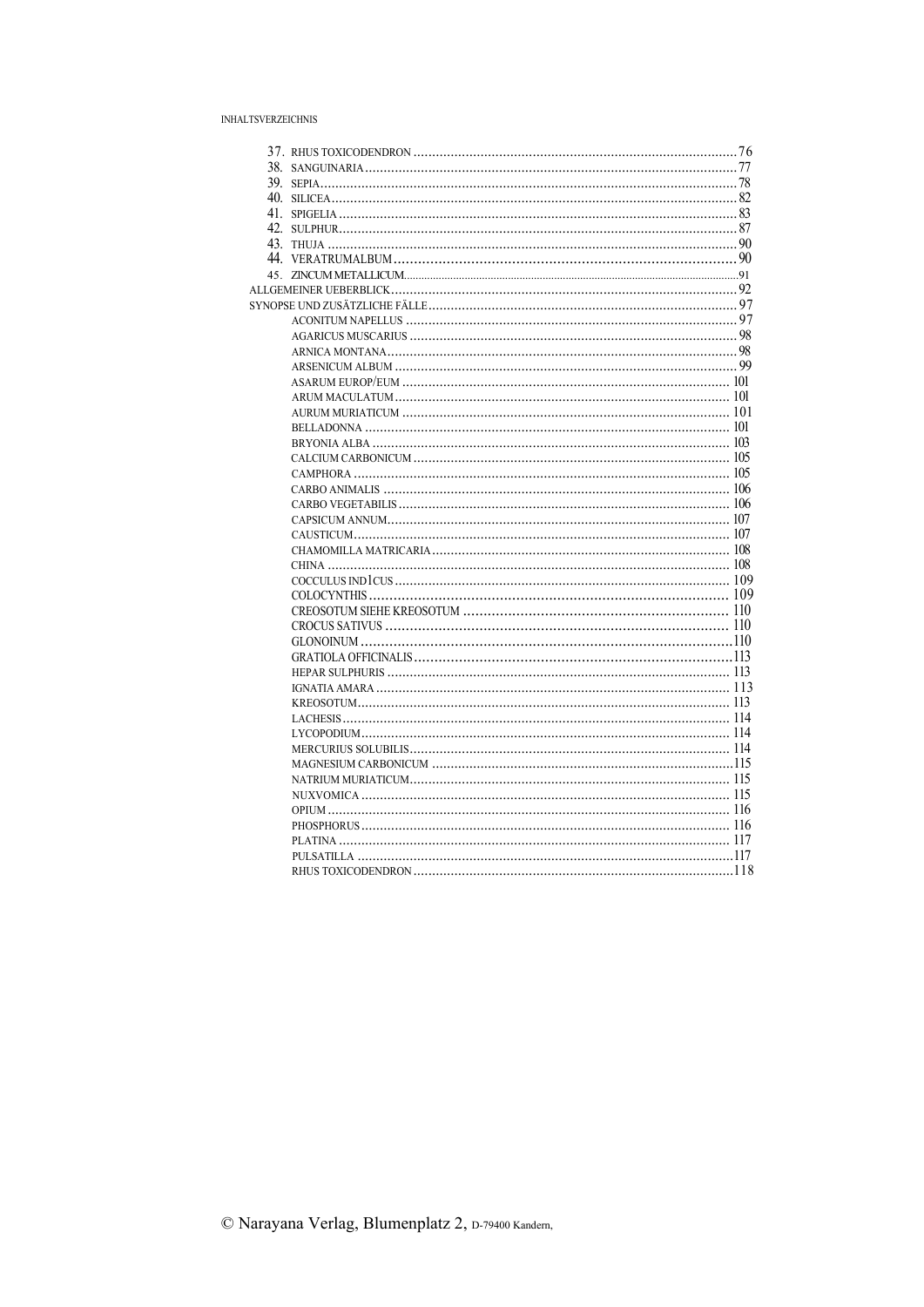## **INHALTSVERZEICHNIS**